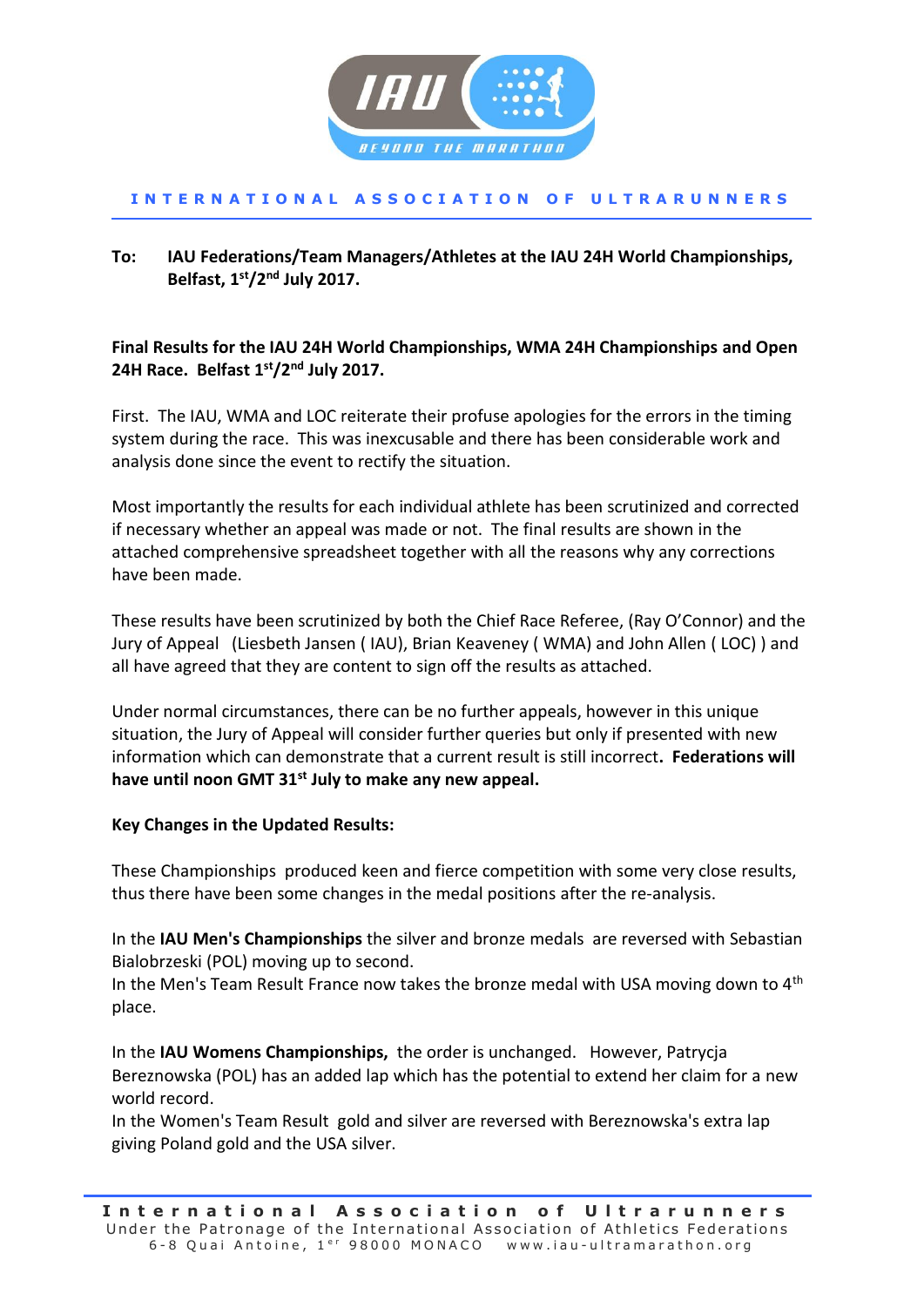

#### **I N T E R N A T I O N A L A S S O C I A T I O N O F U L T R A R U N N E R S**

#### In the **WMA Masters Championship**:

M50+ No. 68 Steve Holyoak moves up to gold.

M60+ No. 14 Luc de Jaegar-Braet moves up to gold.

F50+ No. 330 Laurie Dymond takes bronze (already corrected from Provisional results) F55+ No. 532 Claire Harrington takes bronze( wrongly placed in the 50+ age group).

#### In the **Irish National Championships.**

There is a new national record for No. 92 Eoin Keith of 248.436kms beating the old record by 44 metres.

No. 575 Alex O'Shea moves up to silver ahead of Tim Brownlie.

The attached document explains the criteria used for the checking, the checked Provisional results for every athlete, the updated Final Results for: IAU Championships -Men, Women,Team, WMA Masters Championships and the Open Race and the chip numbers from Finish Box 7 and Finish Box 11 for cross-referencing.

The chronology for the timing errors is given in an annex following this note together with a summary of the subsequent analysis.

We are happy to give further clarification if required and can we also congratulate the athletes again for some fantastic performances in these championships.

Best wishes.

Hilary

Hilary Walker IAU General Secretary And on behalf of the LOC and WMA and the Jury of Appeal. 26th July 2017